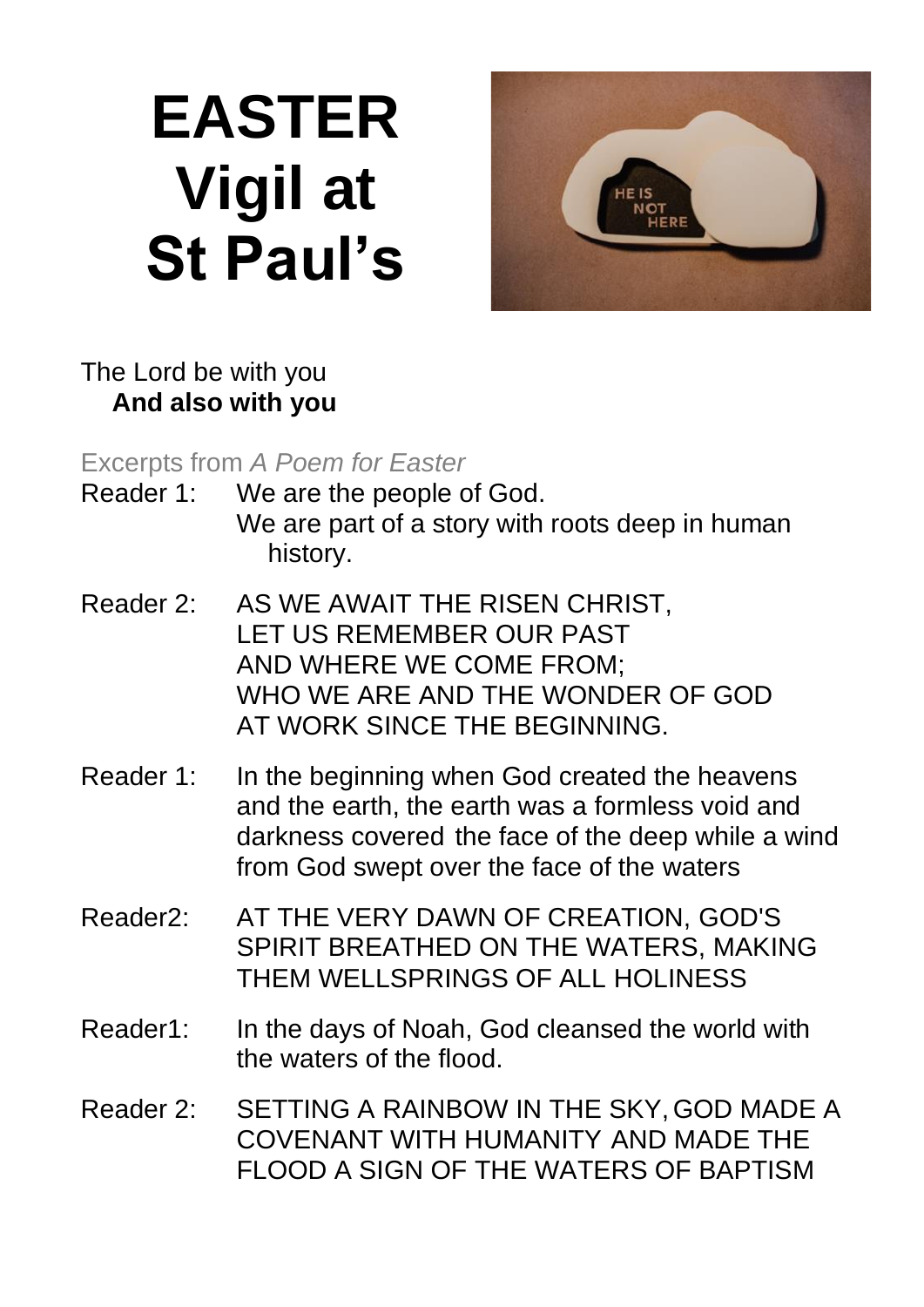THAT MAKE AN END TO SIN AND OFFER A NEW BEGINNING OF HOLINESS.

- Reader1: Pharaoh ordered the death of male Hebrew children but his mother hid Moses among reeds and Pharaoh's daughter drew him to safety from the water
- Reader 2: AND MOSES LED GOD'S PEOPLE THROUGH THE WATERS OF THE RED SEA TO BE AN IMAGE OF GOD'S HOLY PEOPLE SET FREE BY GOD.
- Reader1: The prophet Isaiah said to the people of Israel: "I will trust, and will not be afraid, for the Lord God is my strength and my might;
- Reader 2: GOD HAS BECOME MY SALVATION. WITH JOY YOU WILL DRAW WATER FROM THE WELLS OF SAI VATION"
- Reader1 And Isaiah called the people back to God: "Come ! Everyone who thirsts, come to the waters"
- Reader 2: SEEK THE LORD WHILE HE MAY BE FOUND. CALL UPON HIM WHILE HE IS NEAR."
- Reader1: Ezekiel spoke God's promise of new life: "I will sprinkle clean water upon you, and you shall be clean....
- Reader 2: A NEW HEART I WILL GIVE YOU, AND A NEW SPIRIT I WILL PUT WITHIN YOU... AND YOU SHALL BE MY PEOPLE, AND I WILL BE YOUR GOD. "
- Reader 1: In Jesus, God has shown us the path of life.
- Reader 2: HE HAS LIVED AS ONE OF US, THAT WE MAY LIVE LIKE HIM.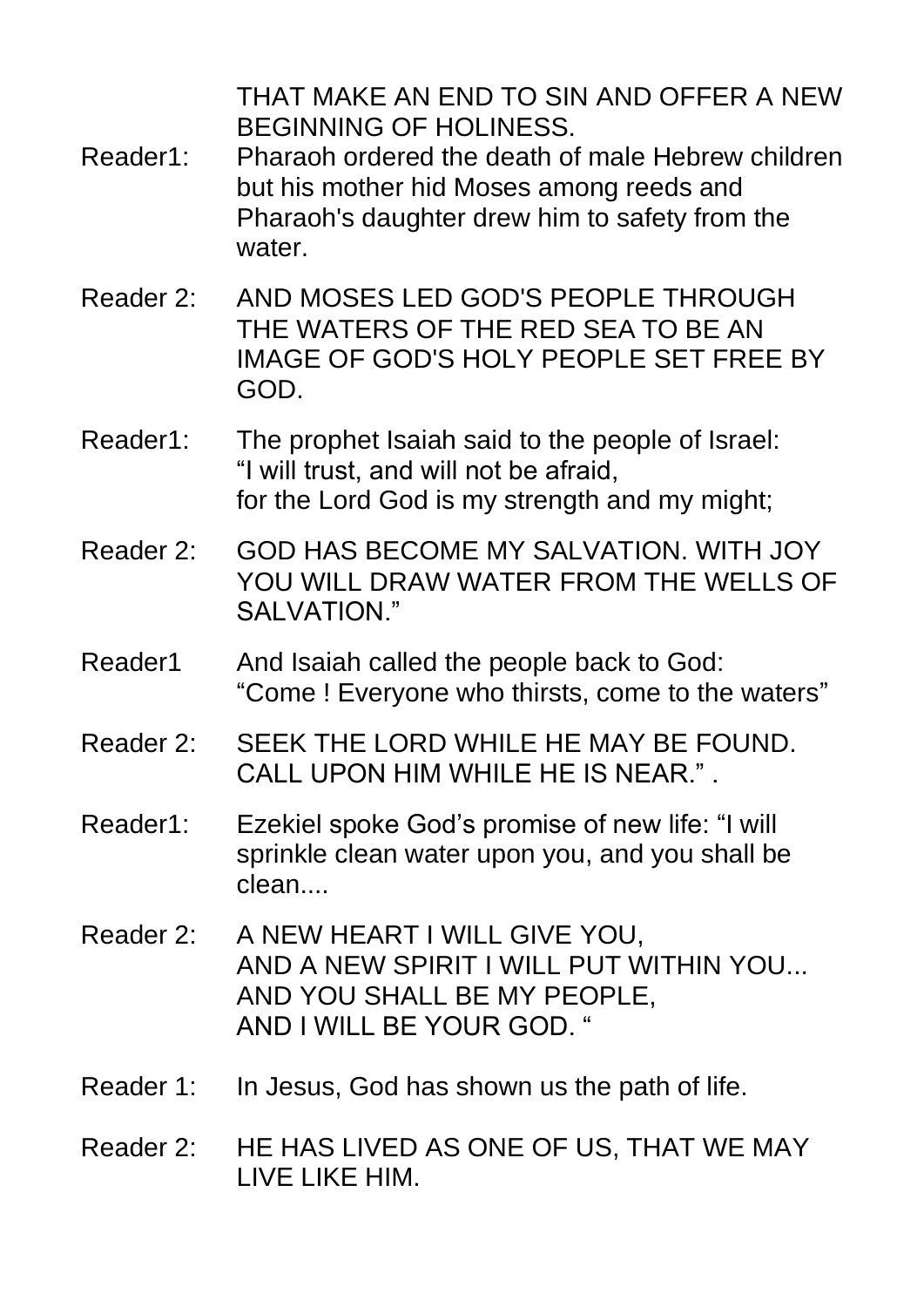| Reader1:  | In the waters of the Jordan, Jesus was baptised by<br>John and anointed with the Spirit. |
|-----------|------------------------------------------------------------------------------------------|
| Reader 2: | IN BAPTISM, WE DIE WITH CHRIST AND ARE                                                   |

BORN INTO NEW LIFE WITH CHRIST

Reader 1: And we become part of the story - the story of salvation.

Reader 2: THE JOURNEY OF A PEOPLE AND THEIR GOD WHO BRINGS LIGHT OUT OF DARKNESS

© 2005 Wellspring [litany adapted by Lee Gauld for use at Easter Vigil 2008]

Dear friends in Christ, on this most holy night, when our Lord Jesus Christ passed from death to life, the Church invites believers throughout the world to come together in vigil and prayer. This is the Passover of Jesus Christ.

Through light and word, through water, bread and wine we celebrate the new life that Christ shares with us. (NZ prayer book)

#### *The fire is lit.*

Holy God,

you gave your Name to Moses from the burning bush. By the blessing of this new fire, bring us to stand with awe on this holy ground, our eyes alight with the glory we have seen in Christ, and our hearts aflame with resurrection joy, through Jesus Christ our Lord. **Amen**.

### **Lighting of the Pascal Candle**

*The presider marks a cross and traces Alpha and Omega and the numerals of the current year on it*

Jesus Christ yesterday and today The beginning and the end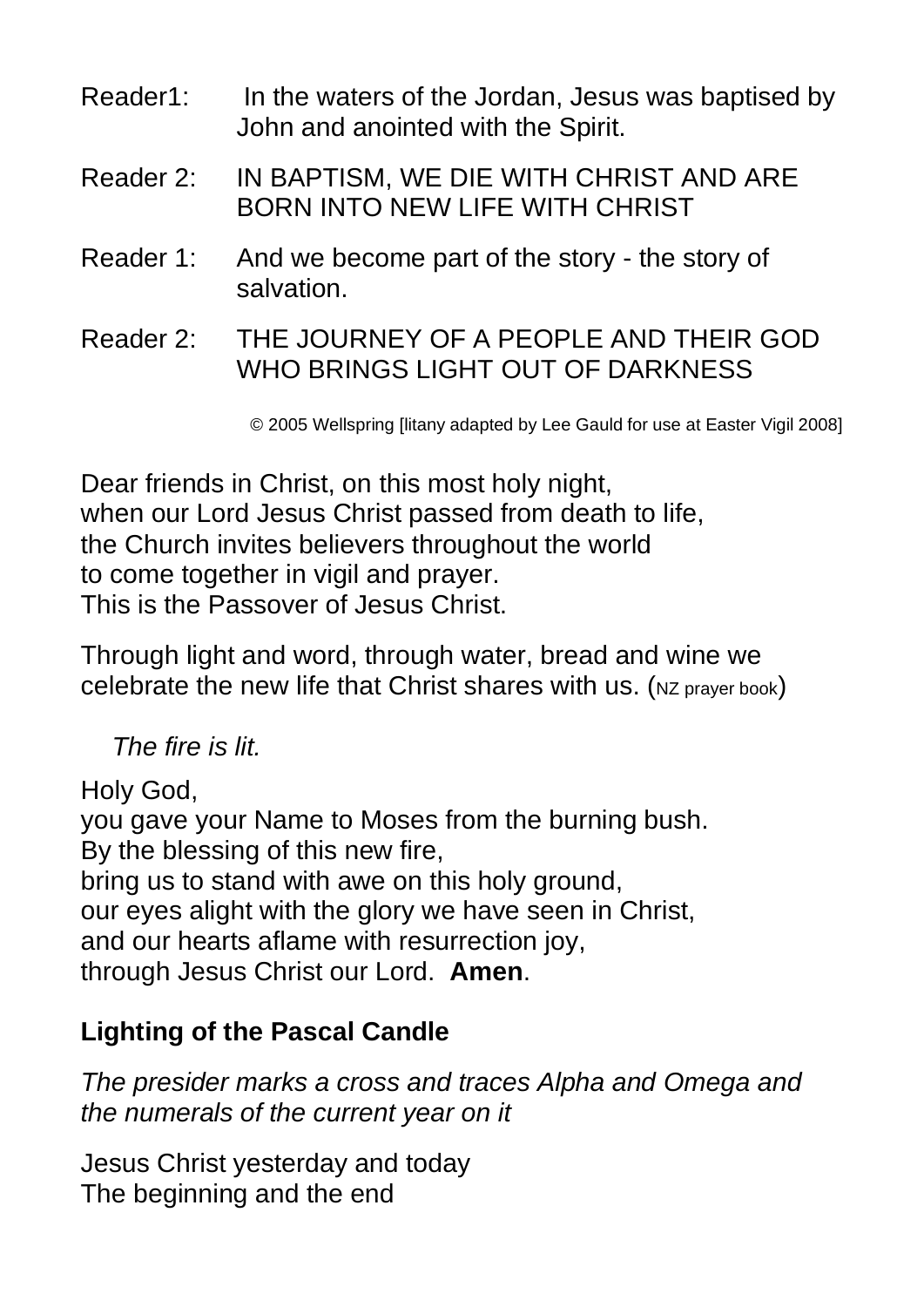Alpha and Omega All time belongs to Christ And all the ages To Christ be glory and power Through every age forever

*Insert five nails, at extremities of arms of the cross*

By his holy and glorious wounds May Christ our Lord guard us and keep us

*The pascal candle is lit and the presider says*

May the light of Christ, rising in glory, Dispel the darkness of our hearts and minds

*The minster takes the Pascal candle, lifts it high and says*

The Light of Christ **Thanks be to God**

*Congregation to light their candles from the Pascal candle.*

*The pascal candle is carried to its stand in the church with the congregation following. The lights and candles in the sanctuary are lit.*

**Song:** Yours be the glory (TiS 380)

The Gospel of our Lord Jesus Christ according to Luke chapter 24 beginning at verse 1. **Glory to you Lord Jesus Christ** 

But on the first day of the week, at early dawn, they came to the tomb, taking the spices that they had prepared. **<sup>2</sup>** They found the stone rolled away from the tomb, **<sup>3</sup>** but when they went in, they did not find the body. **<sup>4</sup>** While they were perplexed about this, suddenly two men in dazzling clothes stood beside them. **<sup>5</sup>** The women were terrified and bowed their faces to the ground, but the men said to them, "Why do you look for the living among the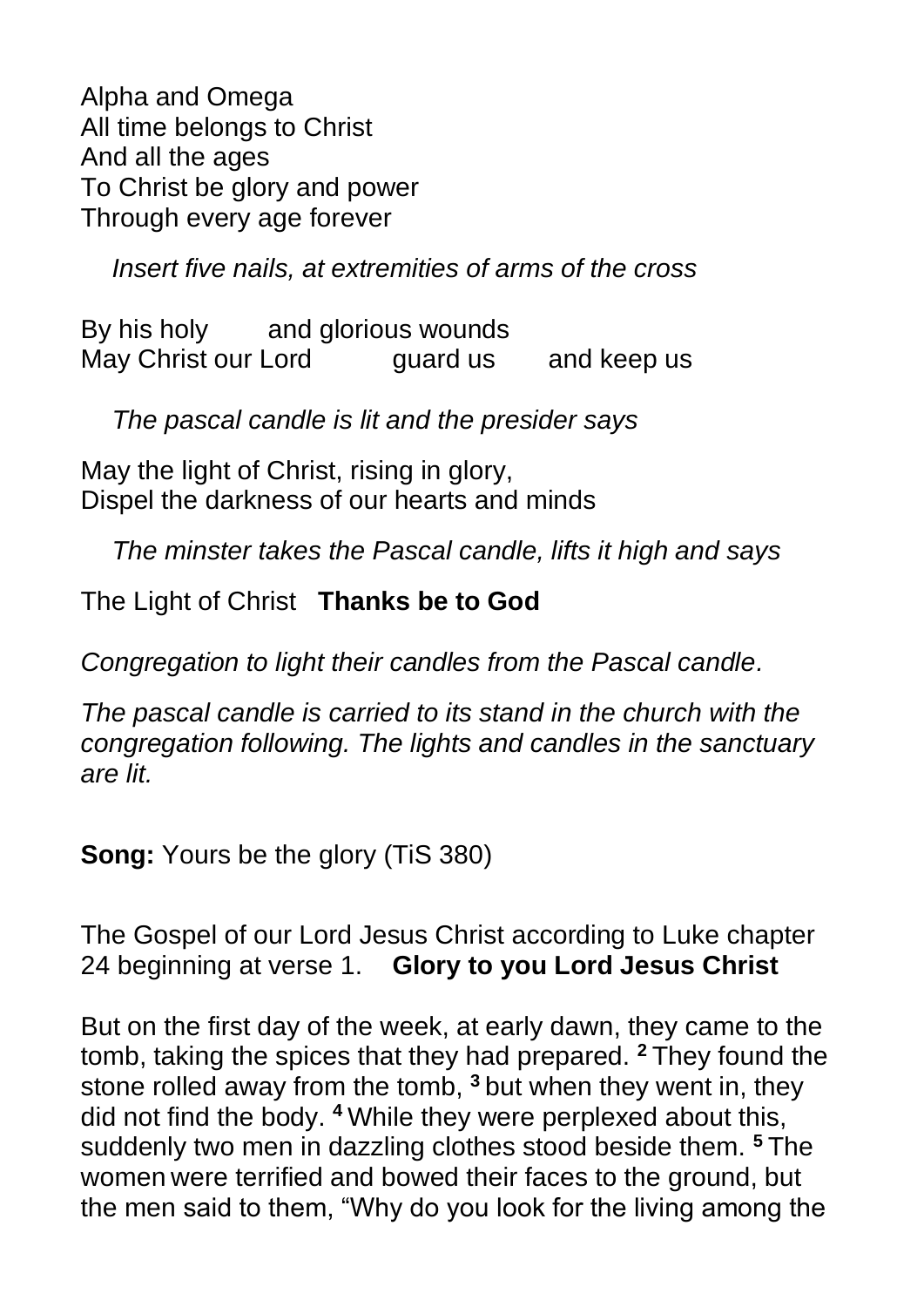dead? He is not here, but has risen. **<sup>6</sup>** Remember how he told you, while he was still in Galilee, **<sup>7</sup>** that the Son of Man must be handed over to sinners, and be crucified, and on the third day rise again." **<sup>8</sup>** Then they remembered his words, **<sup>9</sup>** and returning from the tomb, they told all this to the eleven and to all the rest. **<sup>10</sup>** Now it was Mary Magdalene, Joanna, Mary the mother of James, and the other women with them who told this to the apostles. **<sup>11</sup>** But these words seemed to them an idle tale, and they did not believe them. **<sup>12</sup>** But Peter got up and ran to the tomb; stooping and looking in, he saw the linen cloths by themselves; then he went home, amazed at what had happened.

### This is the gospel of the Lord, **praise to you Lord Jesus Christ**

The Sermon

The Blessing of the Water of Baptism

*The priest comes to the place where the water for baptism is*

We thank you, Almighty God, for the gift of water. Your Holy Spirit moved over the waters at the beginning of creation. Through water you led your people out of slavery into freedom. In the waters of the Jordan your son was baptized by John and anointed with the Spirit.

By the baptism of his own death and resurrection, Jesus has set us free from sin and death, and has opened the way to the joy and freedom of everlasting life.

Pour out your Holy Spirit, + in blessing, that this water may be a sign of our new birth in baptism. May we continue forever in Jesus Christ our Lord, in the unity of the Spirit, now and forever. **Amen**

May all who are buried with Christ in the death of baptism rise also with him to newness of life. **Amen**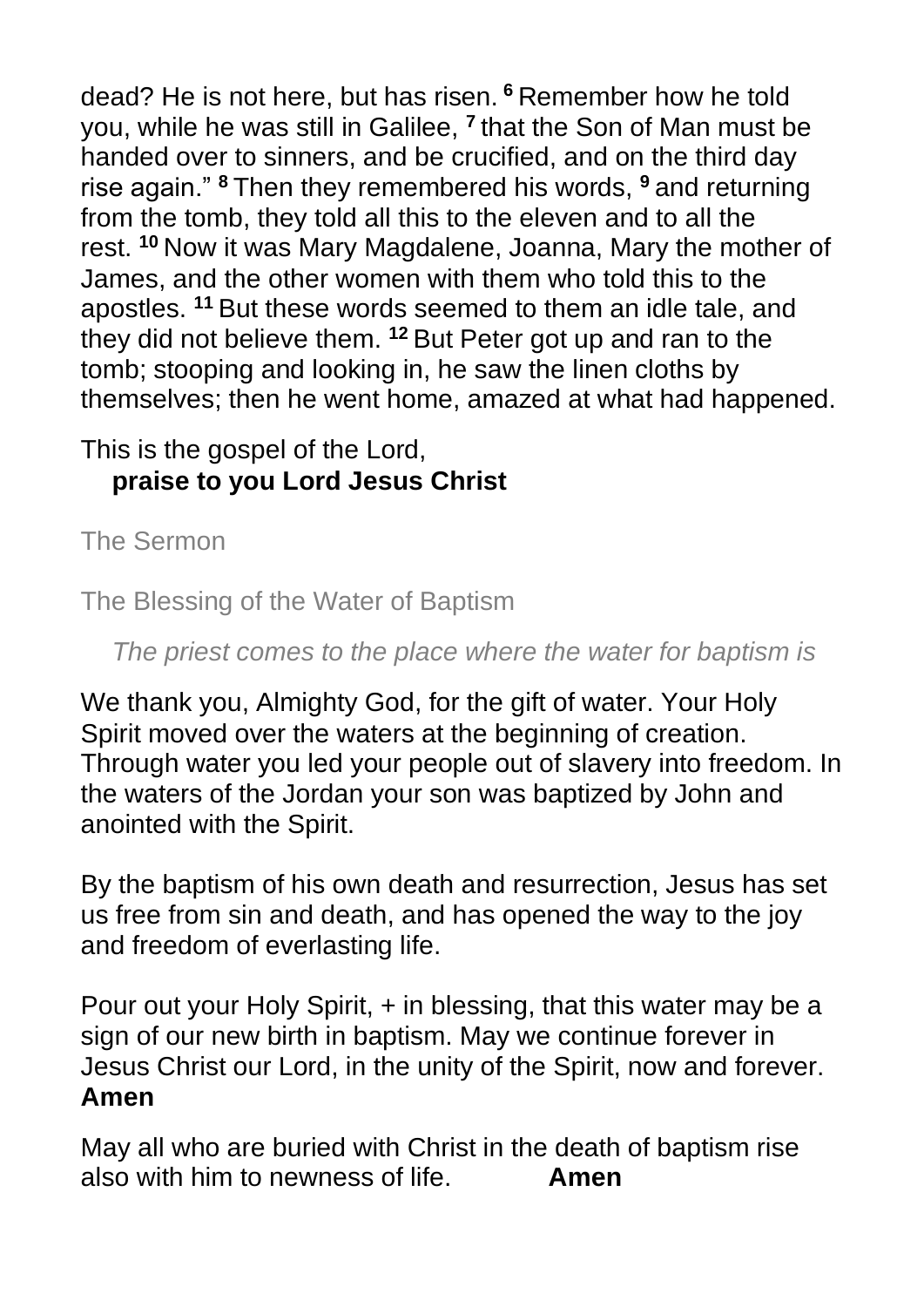**Reaffirmation of Baptismal Vows**

Dear friends, through the pascal mystery, we have been buried with Christ in his baptism, so that we may rise with him to new life.

Now that our Lenten observance is ended, Let us reaffirm the promises we made in baptism.

Do you turn to Christ? Do you repent of your sins? Do you renounce evil?

**I do.**

I ask you to reaffirm as yours the faith of the Church.

**We believe in one God, who made and loves all that is.**

**We believe in Jesus Christ, God's only Son, our Lord, who was born, lived, died and rose again, and is coming to call all to account.**

**We believe in the Holy Spirit, who calls, equips and sends God's people, and brings all things to their true end.**

This is the faith of the Church.

**This is our faith. We believe in one God: Father, Son, and Holy Spirit. Amen.**

Will you each, by God's grace, strive to live as a disciple of Christ, loving God with your whole heart, and your neighbour as yourself, until your life's end?

### **I will with God's help.**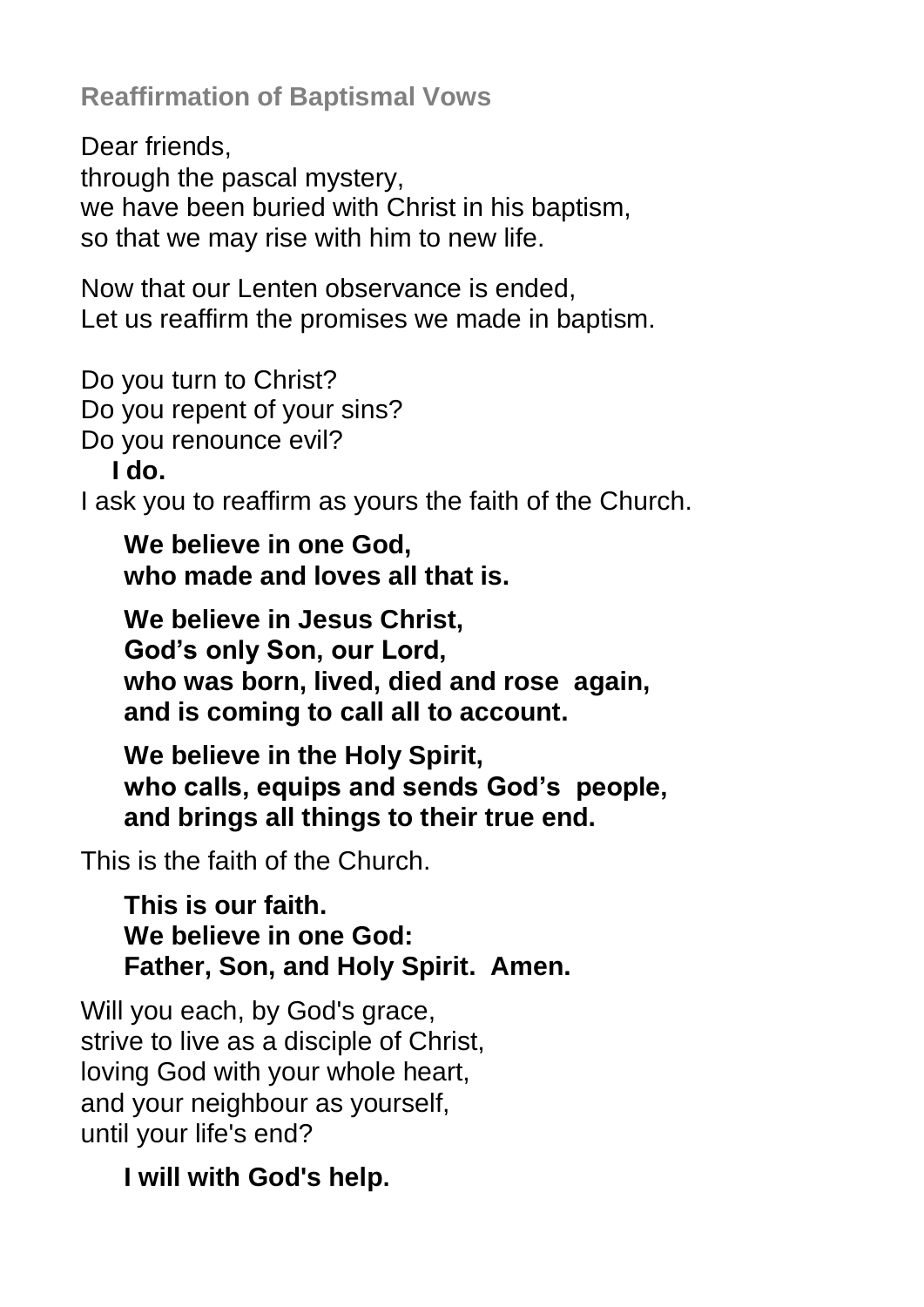God our creator, Rock of our salvation, has given us new birth by water and the Spirit, and forgiven our sins through Jesus Christ our Lord. May God keep us faithful to our calling now and for ever. **Amen.**

*Water is sprinkled over the people*

**Prayers**

Let us pray

Lord Jesus, as we rejoice this day

we remember your words to the disciples 'Peace be unto you'. We pray for peace in our world.

that we may rise above all that would cause strife and conflict, that your victory over the powers of evil may be allowed to work in your world.

**God of the nations,** 

**whose sovereign rule brings justice and peace, have mercy on our broken and divided world. Shed abroad your peace in the hearts of all and banish from them the spirit that makes for war, that all races and peoples may learn to live as members of one family and in obedience to your law, through your Son, Jesus Christ our Lord. Amen**

Christ Jesus, risen in glory,

**scatter the darkness from our hearts and from your world.**

Risen Lord, as you appeared to Mary in the garden,

to the disciples in the Upper Room,

to the travellers on the road to Emmaus,

be known among us.

Christ be in our homes, in our work and in our journeying. Risen Lord, let us walk in your presence and peace.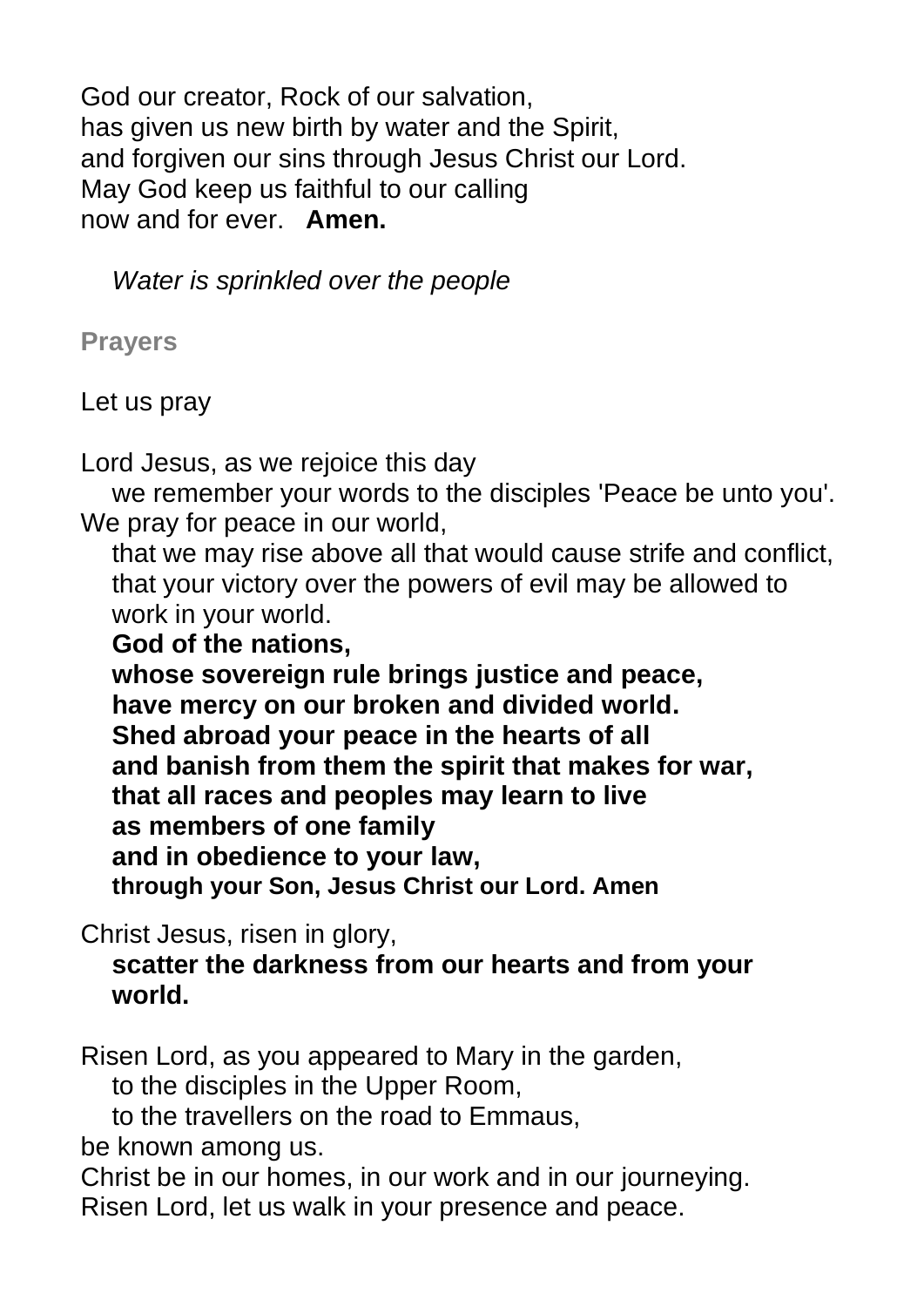Christ Jesus, risen in glory,

#### **scatter the darkness from our hearts and from your world.**

We remember before you all who walk in darkness and fear, all who are weighed down, all who are heavily laden.

We ask you to provide for all who have suffered through the floods.

We pray for all who continue to be affected by COVID,

through illness or isolation or anxiety.

We pray for all who have lost hope,

for all who are ill

for those who are approaching death

that they may know your living presence with them

Christ Jesus, risen in glory,

#### **scatter the darkness from our hearts and from your world.**

We rejoice in the glory of our Risen Lord

and of all your saints

who have shared in your triumph over the grave and death.

We pray today for our loved ones departed.

that they may rejoice in the glory of your presence.

Christ Jesus, risen in glory,

#### **scatter the darkness from our hearts and from your world.**

Accept our prayers through Jesus Christ our Lord, who taught us to pray

**Our Father in heaven,**

**hallowed be your name,**

**your kingdom come,**

**your will be done,**

**on earth as in heaven.**

**Give us today our daily bread.**

**Forgive us our sins**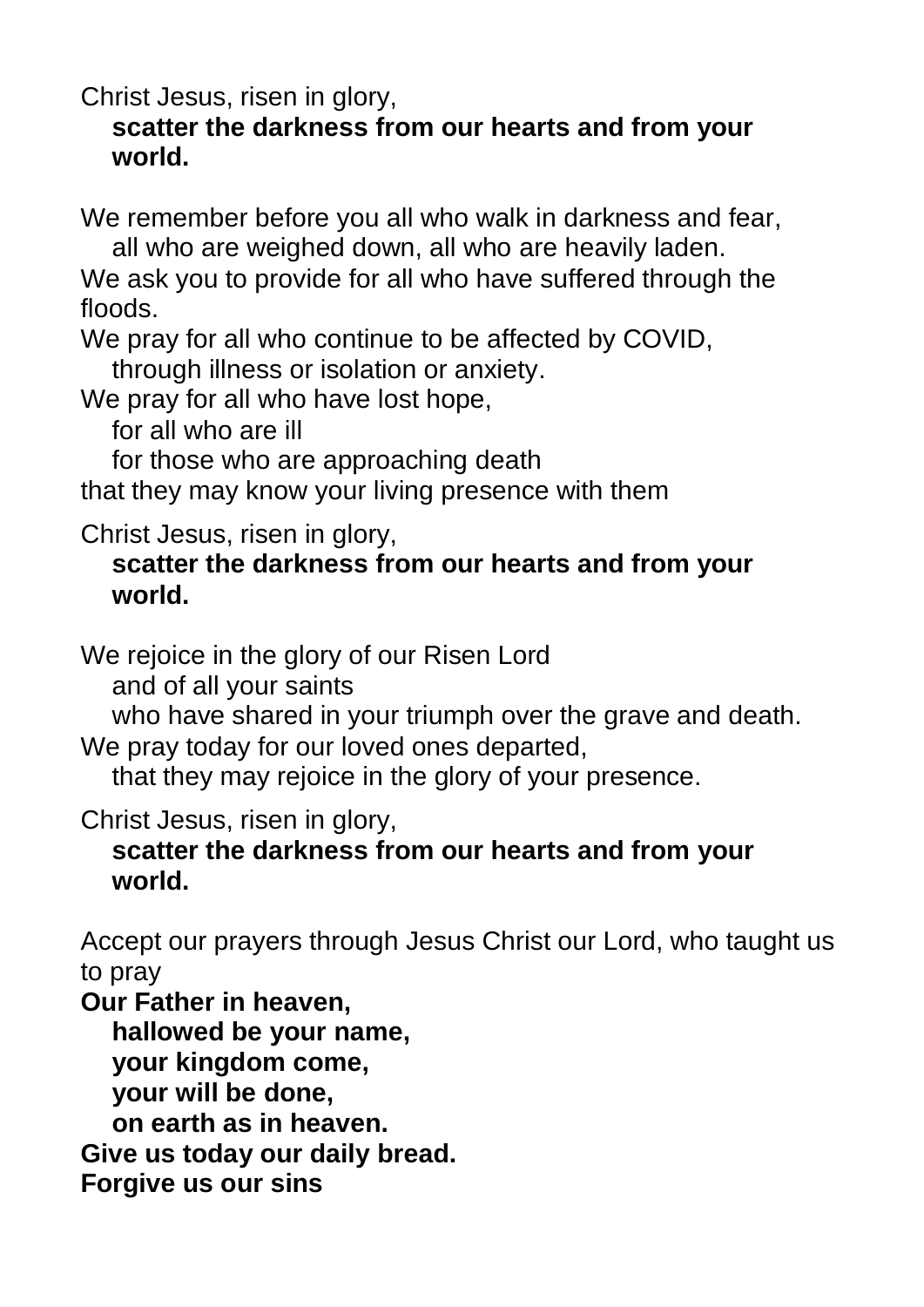**as we forgive those who sin against us. Save us from the time of trial and deliver us from evil. For the kingdom, the power, and the glory are yours now and for ever. Amen.**

Greeting of Peace

Christ is risen. Alleluia **He is risen indeed. Alleluia!** The peace of the risen Lord be always with you **And also with you**

**Song:** 362 Jesus Christ is Risen Today

## THE GREAT THANKSGIVING

The Lord be with you. **And also with you.** Lift up your hearts. **We lift them to the Lord.** Let us give thanks to the Lord our God. **It is right to give our thanks and praise.** Loving God, we thank you for this world of wonder and delight. You have given it to us to care for, so that all your creatures may enjoy its bounty. Lord our God, **we give you thanks and praise.**

We thank you that when we turned away from you, you sent Jesus to live and work as one of us, and bring us back to you. He showed us how to love you and set us free to love and serve one another.

Lord our God, **we give you thanks and praise.**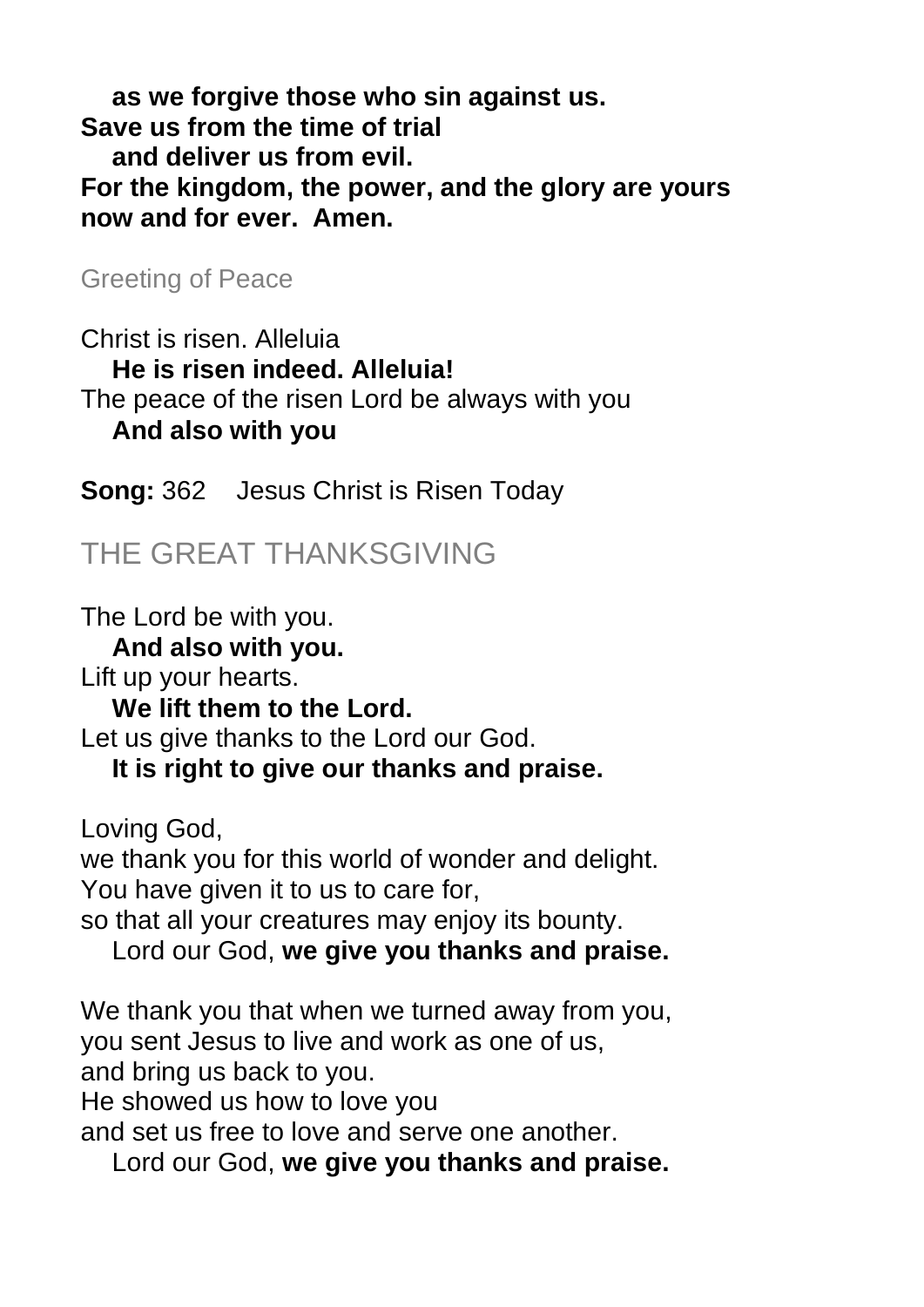We thank you that on the cross Jesus took away our sin, all that keeps us from each other and from you. He frees us from hate and fear, from all that destroys love and trust.

Lord our God, **we give you thanks and praise.**

We thank you that you gave us back the Risen One, full of grace and glory.

Because he rose again, we go with joy wherever Jesus sends. Lord our God, **we give you thanks and praise.**

We thank you that in baptism you made us one with Jesus, and you brought us out of darkness into light.

When you pour out your spirit

you fill us with the gifts we need to be your holy people.

Lord our God, **we give you thanks and praise**.

And so with everyone who believes in you,

with all the saints and angels.

we rejoice and praise you, saying:

**Holy, holy, holy Lord, God of power and might, heaven and earth are full of your glory. Hosanna in the highest.**

And now we thank you

for these gifts of bread and wine;

may we who receive them,

as Jesus said, share his body and his blood.

On the night he was betrayed, he took bread and gave you thanks.

He broke the bread and gave it to his friends, and said, 'Take and eat. This is my body given for you. Do this in remembrance of me'

After supper he took the cup and gave you thanks.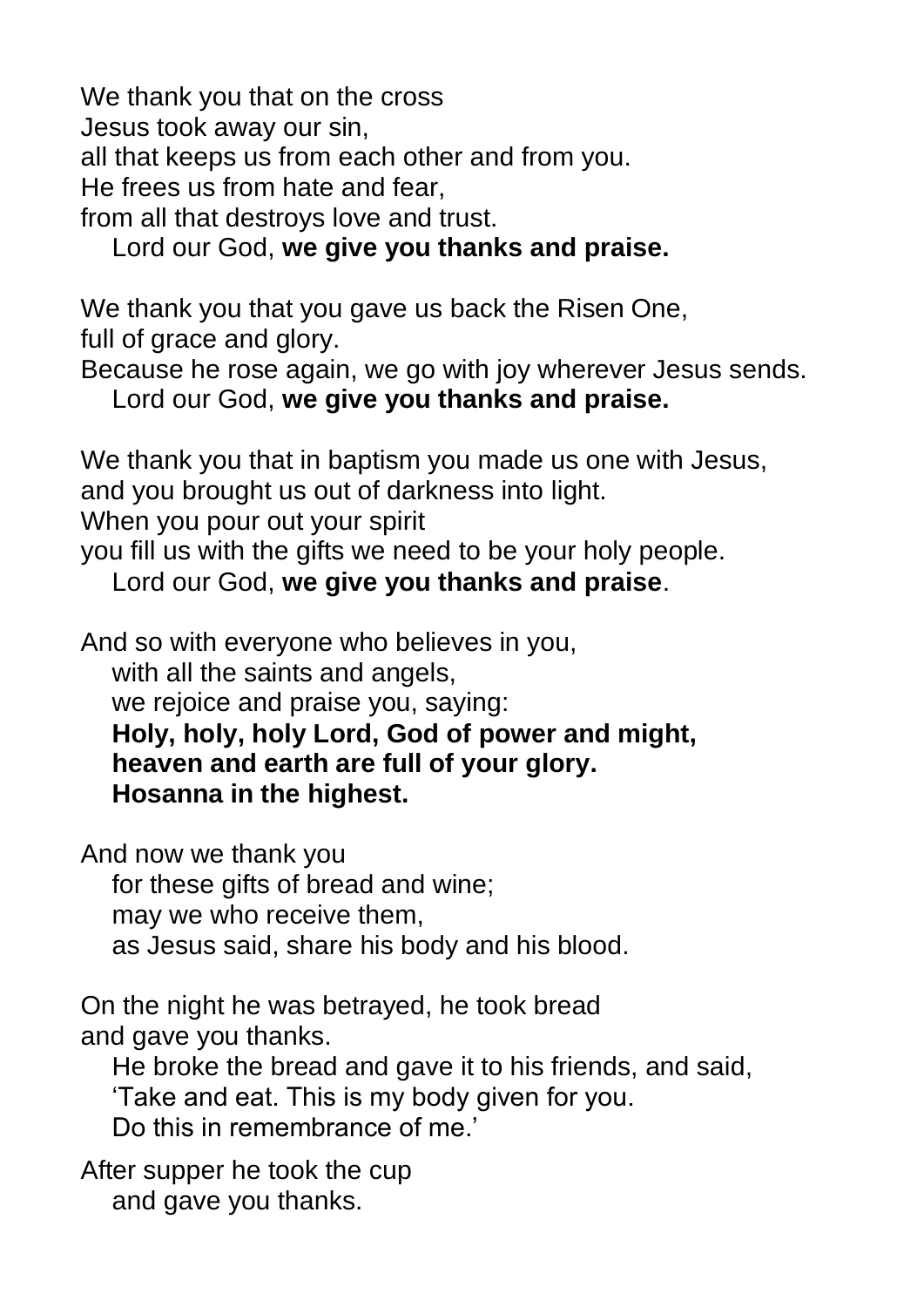He shared the cup with them and said, 'This is my blood poured out so that sins may be forgiven. Do this in remembrance of me. **Christ has died. Christ is risen. Christ will come again.**

You have gathered us together to feed on Christ and to remember all he has done for us:

Fill us with your Spirit that we may follow Jesus in all we do and say, working for justice and bringing your peace to this world that you have made.

Accept our prayers through Jesus Christ our Lord. **Blessing and honour and glory and power are yours for ever and ever. Amen.**

As this broken bread was once many grains, which have been gathered together and made one bread:

**so may your Church be gathered from the ends of the earth into your kingdom.**

**Jesus, Lamb of God, have mercy on us. Jesus, bearer of our sins, have mercy on us. Jesus, redeemer of the world, grant us your peace.**

The gifts of God for the people of God. Come let us take this holy sacrament of the body and blood of Christ in remembrance that he died for us, and feed on him in our hearts by faith with thanksgiving.